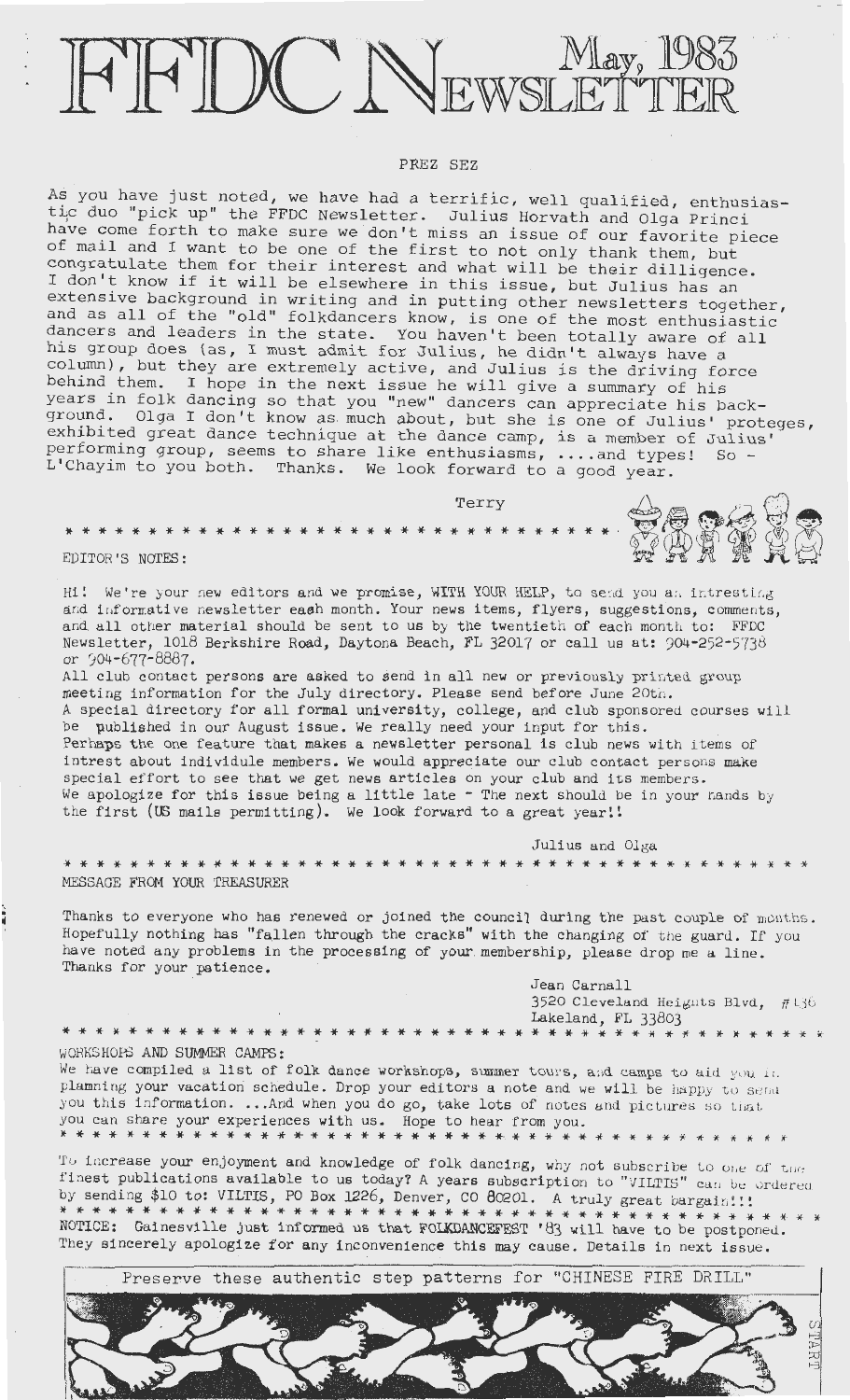## TAMPA TRIVIA

Our latest success was a workshop put on by Morley Leyton last month. Dy lan put us on to the fact that he was to be in the state, and we made good use of his talent one Friday night (April 8, to be exact), learned three very nice couples dances, and relearned Nebieski for the women. all be very hist couples dances, and ferearned Nebreski for the Women.<br>Ills wife was with him, a beautiful dancer also, which was very nice in terms of a role model. He gave a great warmup that got us in the mood, and taught us to work with our arms as well as our feet. We had a number of out-of-towners, which always makes for a good night and we topped the evening off by going to a new Polish restaurant in town for a night cap of blintzes, goulash, Polish sausage, etc.

Marian Kerstig, our in-house international cook, and a regular in our group is of Polish descent, and particularly enjoyed the workshop - even her husband came , and enjoyed. We keep hoping he'll see the light and come more often. Their big news however, is that of this very moment they are in the middle east, having won a trip to anywhere, world, and chose this area to delve into in detail. I assume upon her return next chose this area to delve into in detail. I assume upon her return next<br>month that we will talk her into an article about her trip. We are all thrilled for her - although I'm sure, not as thrilled as they are.

Judith's mom is moving up north to a retirement community and we will miss<br>her. She has got to be the oldest folkdancer around - she is 80 nov and She has got to be the oldest folkdancer around - she is 90 now and still comes on Friday night and participates. Something we can all hope<br>still comes on Friday night and participates. Something we can all hope for . Daemon Baizan will be graduating soon - ready for the real world. We've been using Hanson and Joanne 's dance studio when we can't use our center, and it's been a god-send. We really appreciate it.

Our performing group takes on a new look. We are taking advantage of our new Polish costumes by incorporating a nice Polish suite whenver possible. was refign costumes by incorporating a nice rofish suite whenver possik<br>Victor has left our group for a much too busy schedule, but new people are in...Jeannie from Lakeland has joined the group and is great fun however, she's doing a number in Atlanta for a few weeks and we miss her. Susan Ryan (old timer - back) finally got off the evening shift at Eastern and is now a returned member of the group. We did the State Fair, the Arts Watch ( a big cultural gathering of everything in town on one weekend) and a couple of Retirement homes in between, a Turkish coming up in conjunction with a belly dance workshop. We had a group effort on the Polish costumes and they came out super.

Next Friday we are all meeting early to try out a new Middle East restaurant someone has discovered, followed by our monthly covered dish the next week. We continue to hit the Matterhorn, especially when Kathy Dudek was in for one of her final times with us. Kathy, we will miss you in the State of Florida But we wish you the best in your new job. Last nite we celebrated Peggy Strickland's birthday there. Chuck has been in town a lot, and that helps as he's good on that dance floor. I just looked. Robyn Nicholson is getting married May 6 . Maria Pasetti has built a house and we are havinga house warming on April 24, followed by her taking a  $trip$  to Europe on May 5. That's all for this month.

### ORMOND ODDS AND ENDS

We have been a very busy and active club with many performances, dinners, pot-luck suppers and a few workshops. Bill Stewart's workshop on Chinese and Malaysian dances made for a great evening of dancing and fellowship. We thank our out of town guests for helping make it an outstanding success.

Our dinner/performances have been such succerses that we are able to give  $50\%$ scholarships to all members attending workshops. In addition, we have been able to greatly expand our costume collection to include ten complete Hungarian girls' Kalocsa costumes, and several of other nationalities.

# SPACE COAST FOLK DANCERS -- AT TITUSVILLE

We are finishing our season on Thursday, May 19 and will start again in September as George and Onie Senyk are going away for the summer. Their itinerary includes doing a workshop for elementary teachers in Connecticut, a 25 year reunion of a square dance club in Montreal where George was their first leader, a visit to Winnipeg and Vancouver in Canada and a week of dancing and teaching in Colorado. They end their summer travels with a two-week stay in St. Andrews, Scotland at the teachers' course conducted by the Royal Scottish Country Dance Society plus a week in Norway.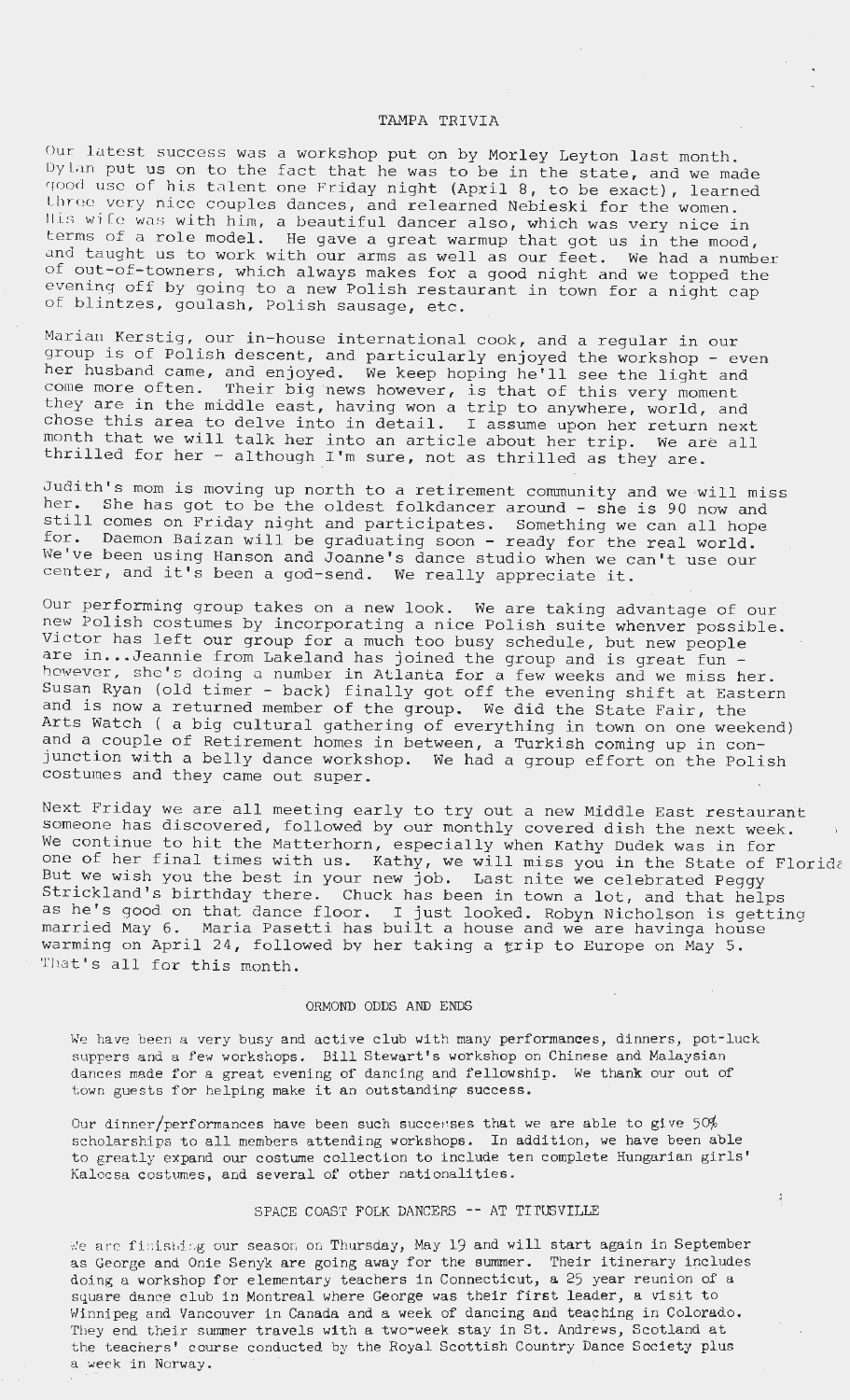# LAKODALMI TANC

#### (Hungarian)

The wedding is one of the most important milestones in a young person's life. For the young girl, this is the experiences around her, step to womanhood. The wedding day is full of sorrow and happiness. The young bride several traditional ceremonies, during which time her girl friends sing and dance Lakodalrui Tanc is one of many **variations** of this type of dance,

Based on research done by Andor Czompo in Hungary, Source: Crossroad Records, 4002A. Music:  $\frac{1}{\sqrt{1+\alpha}}$ The dance is very feminine and lyrical, Style: Girls in one circle, in a front basket-hold position. Right hands are on top. Formation: Girls also hold a white handkerchief in their Right hands. THE DANCE Meas. Ct, 1-4 Introduction PART IA (First melody) l 1-3 Step on the Right foot toward the center of the circle, 2 Step back on the Left foot, Step to the Right on the Right foot. 3 4 Close the Left foot to the Right, trking weight. Repeat Meas. 1-4, three more times. 5-16 PART IB (First melody, repeated) Turning hips slightly to face Counterclockwise, step on the Right foot in l Line of Direction, 2 Continuing in Line of Direction, step on the Left foot. 3 Step Right 4 Step back on the Left foot in Reverse Line of Direction, 5-12 Repeat Meas. 1-4 two more times. Facing the center of the circle, step Right on the Right foot. 13 14 1 Step on the Left foot behind the Right foot. Step in place on the Right foot (in front of the Left foot) 2-3 Repeat Meas, 13-14 with opposite footwork. 15-16 PART IIA (Second melody) 1 Step on the Right foot across in front of the Left 1  $2'$ Step to the Left on the Left foot GRAPEVINE 2 1 Step on the Right foot behind the Left  $\overline{2}$ Step on the Left foot to the Left 3-4 Repeat Meas, 1-2. In four steps: Right, Left, Right, Left, do a complete 5- 6 small Clockwise turn in place, releasing hands for the turn and assuming original formation after the turn. During the turn, the Right hand with the handkerchief leads the turn. Do one Single Csárdás-step to the Right. 7 8 Do one Single Csárdás-step to the Left. 9-16 Repeat Meas. 1-8. PART IIB (Second melody, repeated)  $1 - 16$ Repeat Part IIA. · PART IIIA (First melody) 1-3 Step to the Right on the Right foot. 1 2 1 Step to the Left on the ball of the Left foot. 2-3 Step Right across in front of the Left foot. NOTE: this Rida step falls evenly over the 3 counts. 3 Repeat Meas, 2. 4 Step to the Left on the Left foot. 1-3 Repeat Meas. 1-4 three more times. 5- 16 Repeat Meas. 1-4 three more times.<br>
PART IIIB (First melody, repeated)<br>
Repeat Meas. 1-2 of Part IB.<br>
Facing the center, step Right on the Right foot<br>
Step on the Left foot behind the Right PART IIIB (First melody, repeated)  $1 - 2$ Repeat Meas., 1-2 of Part IB. 3 l Step on the Left foot behind the 2-3 Step Right on the Right foot GRAPEVINE 4 l 2-3 Step on the Left foot in front of the Hight NOTE: this whole combination has a flowing movement. 5-16 Hepeat Meas, 1-4 three more times. PART IV (Finale, Second melody) Repeat **Meas** 1-6 of Part IIA, 1-6 Step to the Right on the Right foot. 1 ·r

 $\mathfrak h$ 

2 l  $\sim$  Step Left behind the Right Step Right with the Right

 $, . . . .$